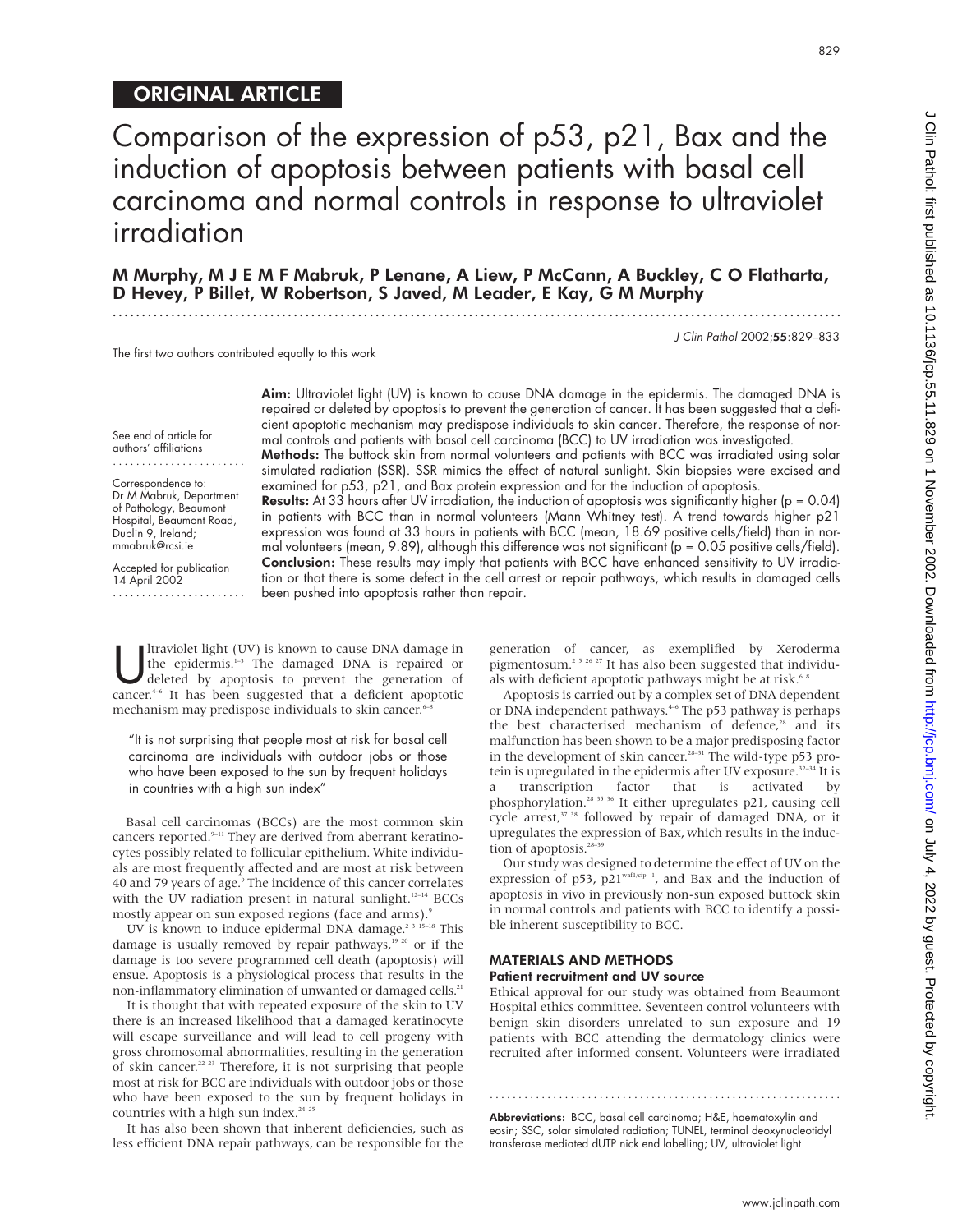| and normal controls (NC) |                |              |            |                        |         |
|--------------------------|----------------|--------------|------------|------------------------|---------|
| NC/BCC                   | Number         | Time (hours) | <b>MED</b> | Av. Mj/cm <sup>2</sup> | p Value |
| NC                       | 3              | 4.5          | 3          | 860                    | 0.399   |
| <b>BCC</b>               | $\overline{2}$ | 4.5          | 3          | 720                    |         |
| NC                       | 4              | 9            | $\sqrt{3}$ | 720                    | 0.147   |
| <b>BCC</b>               | $\overline{4}$ | 9            | 3          | 870                    |         |
| NC                       | 4              | 24           | 3          | 735                    | 0.341   |
| <b>BCC</b>               | $\overline{4}$ | 24           | 3          | 900                    |         |
| NC                       | 7              | 33           | 3          | 754                    | 0.767   |
| <b>BCC</b>               | 8              | 33           | 3          | 780                    |         |
| NC                       | 4              | 48           | 3          | 915                    | 0.3     |
| <b>BCC</b>               | 5              | 48           | 3          | 792                    |         |
| NC                       | $\overline{2}$ | 72           | 3          | 600                    | 0.096   |
| <b>BCC</b>               | 3              | 72           | 3          | 840                    |         |

Table 1 Details of the irradiation given to patients with basal cell carcinoma (BCC)

Time, refers to the number of hours after UV irradiation at which the biopsy was taken; MED, the number of MEDs administered to the patient;  $\mathsf{Av}.\mathsf{m}\mathsf{j/cm^2},$  the average of the doses of solar simulated radiation administered to a group of patients.

The doses received by NCs and patients with BCC were compared using the Student' <sup>t</sup> test and the p-values show there were no significant differences.

with three times the predetermined minimal erythema dose using solar simulated radiation (SSR), equivalent to exposure to natural sunlight at midday at 40° latitude, as described by Murphy *et al*. <sup>40</sup> No significant difference between the UV doses received by the patients with BCC and the doses received by the normal controls (table 1) was found using the Student's *t* test. Four millimetre punch biopsies were taken at 4.5, 9, 24, 33, 48, and 72 hours after SSR. A control biopsy was taken from each volunteer from non-irradiated buttock skin. Some individuals gave more then one irradiated biopsy (in some cases, more than one irradiated biopsy was taken from the same individual; the dose of radiation was the same but the biopsy was excised at a different time point). Therefore, in total, 24 post UV irradiation punch biopsies were taken from controls (three at 4.5 hours, four at 9 hours, four at 24 hours, seven at 33 hours, four at 48 hours, and two at 72 hours) and 26 post UV irradiation punch biopsies were taken from patients with BCC (two at 4.5 hours, four at 9 hours, four at 24 hours, eight at 33 hours, five at 48 hours, and three at 72 hours). All tissues were fixed in 10% unbuffered formalin, paraffin wax embedded, and 4 µm serial sections were cut. Results from all biopsies were used in the statistical analysis.

#### p53, p21, and Bax immunohistochemistry

Serial sections were stained with each antibody, using the avidin–biotin peroxidase complex method, as described previously.40 43 Positive control slides were included in all tests and consisted of paraffin wax sections from tissues known to be positive for p53, p21, and Bax. In addition, a negative control was included, in which primary antibody was replaced with buffer.

# Detection of apoptosis

The induction of apoptosis was determined using two different approaches.

# Haematoxylin and eosin (H&E) staining

As described previously, serial sections were stained with H&E. Features characteristic of apoptosis<sup>18 40</sup> were identified using microscopy by two different observers. It is important to note that sunburn cells were regarded as apoptotic cells in a different phase of apoptosis (prefragmentation) than cells where DNA fragmentation was visible on H&E. That is, sunburn cells were identified by their eosinophilic cytoplasm,

whereas apoptotic cells were identified by their shrunken fragmented nuclei.

### The in situ cell death detection kit

Nick end labelling of fragmented DNA, the TUNEL (terminal deoxynucleotidyl transferase mediated dUTP nick end labelling) method, was performed using the in situ cell death detection kit (Boehringer Mannheim, Diagnostics and Biochemicals Ltd, East Sussex, UK) according to the manufacturer's instructions.<sup>45</sup> Both apoptotic cells and sunburn cells were stained brown by TUNEL.

# Counting and analysis

Apoptotic cells on H&E were defined as cells with visible nuclear fragmentation or pyknotic nuclei with eosinophilic cytoplasm, and apoptotic cells staining with the in situ cell death kit in addition to immunopositive (p53, p21, and Bax) cells were counted at high magnification (×400). Sunburn cells with condensed chromatin, but no fragmented nuclei, were counted separately to determine whether these cells behaved similarly to cells with fragmented DNA. The morphology and percentage of positive cells and the intensity of staining were assessed by two independent observers (MM, MJEMFM). The average number of positive cells in each field was calculated. We used the Mann Whitney test to see whether there were any differences between normal controls and patients with BCC in the response to UV.

# RESULTS

#### p53 expression

In normal controls, the expression of p53 was induced immediately after UV exposure at 4.5 hours (mean, 17.67 positive cells/ field; SD, 7.33) (fig 1A). Peak expression was seen between 9 (mean, 50.9 positive cells/field; SD, 14.50) and 33 hours after UV irradiation (mean, 65.42 positive cells/field; SD, 13.84). Expression began to level off between 48 hours (mean, 40.99 positive cells/field; SD, 10.16) and 72 hours after UV irradiation (mean, 48.42 positive cells/field; SD, 13.37). The time course in patients with BCC was found to be similar to normal controls. The staining of positive cells in both groups was of similar intensity and positivity was located throughout the epidermis.

Using the Mann-Whitney test no significant differences were found between the two groups.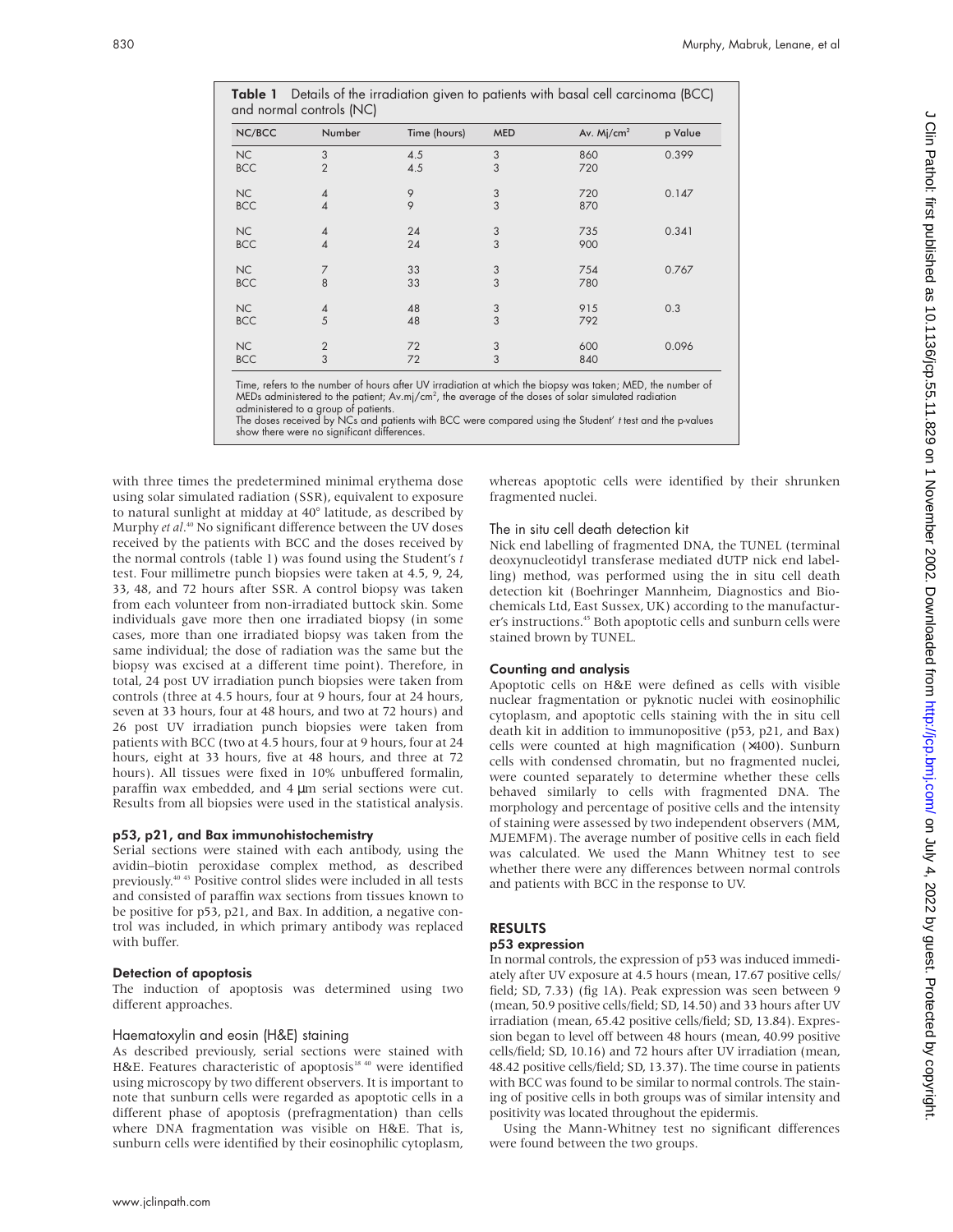

Figure 1 The effect of ultraviolet irradiation in normal controls and patients with basal cell carcinoma (BCC) on (A) the expression of p53, (B) the expression of p21, (C) the expression of Bax, and (D) the induction of apoptosis.

#### p21 expression

In normal controls, p21 expression was initiated at 9 hours (mean, 6.78 positive cells/field; SD, 7.97) (fig 1B) after UV irradiation. This expression peaked between 33 hours (mean, 9.79 positive cells/field; SD, 7.41) and 48 hours (mean, 9.67 positive cells/field; SD, 10.36) and then declined at 72 hours after UV irradiation (mean, 2.45 positive cells/field; SD, 2.08). In patients with BCC, a trend towards higher p21 expression was seen: 9 hours (mean, 12.27 positive cells/field; SD, 11.13), 24 hours (mean, 12.21 positive cells/field; SD, 8.70), and 33 hours after UV irradiation (mean, 18.69 positive cells/field; SD, 7.73). Although none of these values was significantly different from normal controls, at 33 hours it was close to significance ( $p = 0.54$ ).

#### cells/field; SD, 2.06), and declined from 33 hours (mean, 1.09 positive cells/field; SD, 1.32) to 72 hours (mean, 0.39 positive cells/field; SD, 0.01). In patients with BCC, the time course appeared to be similar except that Bax expression peaked slightly earlier at 9 hours (mean, 1.14 positive cells/field; SD, 1.99) and was sustained until 33 hours (mean, 1.31 positive cells/field; SD, 1.14). It then declined from 48 hours (mean, 0.46 positive cells/field; SD, 0.49) to 72 hours (mean, 0.36 positive cells/field; SD 0.36). Using the Mann-Whitney test no significant difference was found between the two groups.

#### Bax expression

In normal controls, Bax expression was first seen at 4.5 hours (mean, 0.61 positive cells/field; SD, 0.63) (fig 1C) after UV irradiation, reached a peak at 24 hours (mean, 1.45 positive

# The induction of apoptosis

Apoptosis was detected and scored by means of the in situ cell death kit and H&E staining. The pattern of response was found to be the same for both methods. This indicated that data generated by counting apoptotic cells as assessed by H&E staining were comparable to data generated by the in situ cell death detection kit (fig 2). Sunburn cells and DNA fragmented



Figure 2 Comparison of apoptosis measured by the in situ cell death detection kit and by haematoxylin and eosin (H&E) 33 hours after ultraviolet irradiation. Using the H&E stain, cells showing nuclear fragmentation and sunburn cells (cells with eosinophilic cytoplasm) were both identified. With this stain, the number of cells with fragmented nuclei and sunburn cells were counted both separately and together. It was shown that the two methods were comparable—by taking a time point and plotting the counts obtained by both methods a similar trend was seen in both normal controls and patients with basal cell carcinoma (BCC).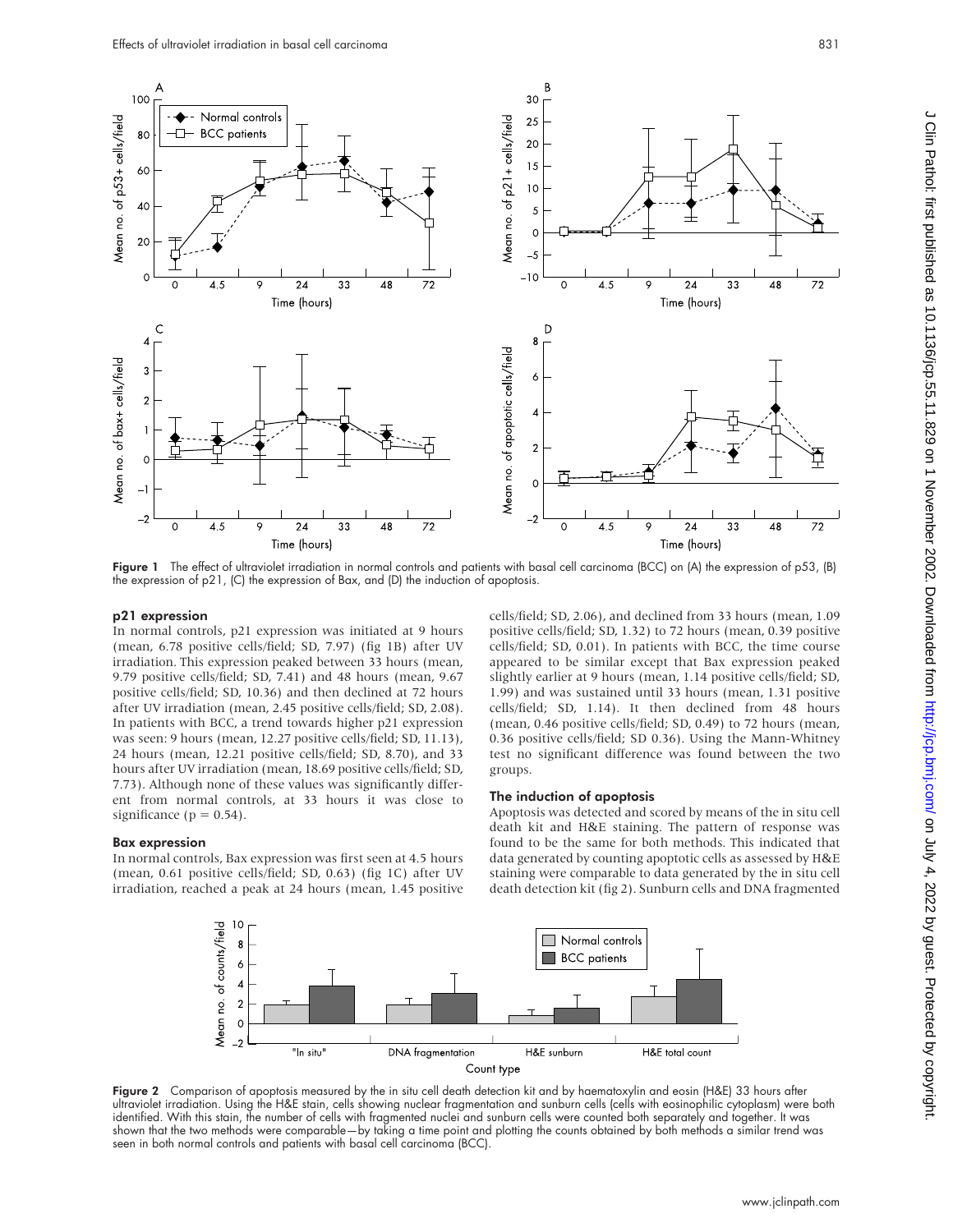cells stained with TUNEL, indicating that both represent apoptotic cells.

In normal controls, apoptosis was initiated between 9 hours (mean, 0.66 apoptotic cells/field; SD, 0.32) (fig 1D) and 24 hours after UV irradiation (mean, 2.08 apoptotic cells/field; SD, 1.52), peaked at 48 hours (mean, 4.22 apoptotic cells/field; SD, 2.73), and declined at 72 hours (mean, 1.61 apoptotic cells/field; SD, 0.39). This response was altered in patients with BCC in that apoptosis peaked earlier at 24 hours after UV irradiation (mean, 3.69 apoptotic cells/field; SD, 1.61) and remained high up to 48 hours (mean, 3.02 apoptotic cells/field; SD, 2.18). The difference between the two groups at the 33 hour time point was found to be significant ( $p = 0.04$ ) using a Mann-Whitney test.

# **DISCUSSION**

BCCs are the most common skin cancer in the Western world.<sup>9-11</sup> Causes of BCC involve UV induced or inheritable p53 or patched gene mutations.41–43 p53 mutations result in the loss of cell arrest and hence damaged cells are not repaired or deleted.28–31 Patched gene mutations or mutations of other genes involved in the hedgehog pathway result in the upregulation of pathways that cause increased proliferation, such as the ras–ERK pathway.<sup>44</sup> Hence, disruption of cell cycle arrest and or of hedgehog signalling predisposes to BCC.<sup>28-31 45</sup>

UV is a major risk factor for BCC and it has been suggested that inefficient apoptosis has a role in the genesis of neoplasia.6–8 Apoptosis is a truly error free method of deleting DNA damaged cells, whereas DNA repair mechanisms are error prone. It was shown that resistance to Fas mediated apoptosis develops in a cell model of human proliferative breast disease (a precursor to breast cancer),<sup>46</sup> and also that tumour angiogenesis, which promotes growth and metastasis of lung cancer, inhibits apoptosis.47 These findings have led to the proposal that inefficient apoptosis could be a risk factor that leads to the development of mutations seen commonly in BCCs.

Therefore, in our study, buttock skin (previously nonexposed skin) from patients with BCC and normal controls was irradiated, biopsies were excised, and these were examined for p53, p21, and Bax protein expression and the induction of apoptosis.

#### "Patients with basal cell carcinoma seem to be inherently predisposed to UV induced cellular damage"

We found that apoptosis occurred via the p53 pathway. That is, in normal controls, p53 expression began at 9–33 hours, followed by p21 expression (33–48 hours), and then Bax expression (24 hours), and apoptosis was induced 48 hours after UV irradiation. In patients with BCC, the response to UV was altered in two ways. First, there was a trend towards higher p21 expression. Second, apoptosis was induced earlier in patients with BCC and was significantly higher than that seen in controls 33 hours after UV irradiation ( $p = 0.4$ ).

Although the time course for apoptosis varied between patients with BCC and normal controls, the time course for Bax expression did not. This, coupled with the fact that Bax expression was present at very low levels (peak expression, 1.45 cells/field), suggests that other apoptosis inducing proteins are present—for example, PERP, Fas ligand, tumour necrosis factor α, and p53 inducible genes. $48-50$  These genes all initiate cell death and have all been shown to be upregulated by p53. In addition, apoptosis could also occur through a p53 independent pathway.<sup>51</sup> Therefore, in the future it would be useful to look at the expression of these proteins to determine whether different apoptotic pathways function in patients with BCC compared with controls.

However, although more work is needed to elucidate which apoptotic pathways are occurring in BCC in comparison with

#### Take home messages

- In patients with basal cell carcinoma (BCC) the response to ultraviolet light (UV) was altered in two ways: there was a trend towards higher p21 expression at 33 hours and apoptosis was induced earlier
- Thus, patients with BCC may have enhanced sensitivity to UV irradiation
- Alternatively, there may be some defect in the cell arrest or repair pathways in these patients that results in damaged cells been pushed into apoptosis rather than repair

controls, the end result is the same—apoptosis is occurring earlier in BCCs and is significantly higher at 33 hours. This could suggest that more DNA damage is occurring in patients with BCC (that is, they are more sensitive to insult) or that in these patients cell cycle arrest is faulty.

Higher p21 expression in patients with BCC indicates that an increase in cell cycle arrest has occurred. This, coupled with the fact that apoptosis occurs earlier in patients with BCC, suggests that these patients have suffered more DNA damage than normal controls after equivalent UV exposure.

Therefore, patients with BCC seem to be inherently predisposed to UV induced cellular damage. This seems plausible because individuals with increased sensitivity to UV have been recorded<sup>52</sup> and, in addition, it has been shown that increased vulnerability to sun exposure comes with old age, as does the development of BCC.<sup>53</sup>

p21 expression is upregulated in patients with BCC after UV exposure. However, this does not always mean that proper cell arrest has occurred<sup>39</sup> because other factors, such as a mutant retinoblastoma gene<sup>54</sup> or a lack of essential cofactors, could prevent it.55 56 Inefficient cell arrest or inefficient cell repair (which has been shown to be a risk factor for BCC)<sup>27 57 58</sup> could result in incomplete surveillance—that is, pushing cells into apoptosis earlier and allowing cells with low damage to go through the cell cycle unchecked, ultimately resulting in duplication of damage and possibly the generation of a tumour. An analogous situation has been seen in LEC cells (a cancer sensitive cell line), where in response to UV irradiation there was an increased sensitivity to apoptosis without cell cycle arrest.<sup>59</sup> Further support for this argument comes from the fact that BCC tumours have high levels of apoptosis, $60$ indicating that the apoptotic machinery is intact in patients with BCC and that the initial fault must lie elsewhere.

In conclusion, it was found that the response to UV irradiation is altered in patients with BCC when compared with normal controls. This suggests that individuals with BCC have an altered defence mechanism, and further investigations at the molecular level should be carried out to identify this predetermining BCC factor.

### ACKNOWLEDGEMENTS

We would like to acknowledge EU grant number ENV4-CT97-05556 for financial support.

#### .....................

Authors' affiliations

M Murphy, M J E M F Mabruk, A Liew, C O Flatharta, P Billet, W Robertson, S Javed, M Leader, E Kay, G M Murphy, Department of Pathology, Royal College of Surgeons in Ireland, Dublin 2 and Beaumont Hospital, Dublin 9, Ireland

P Lenane, P McCann, A Buckley, Department of Dermatology, Royal College of Surgeons in Ireland

D Hevey, Department of Psychology, Royal College of Surgeons in Ireland

#### **REFERENCES**

<sup>1</sup> Matsunaga T, Hieda K, Nikaido O. Wavelength dependent formation of thymine dimers and (6–4) photoproducts DNA by monochromatic ultraviolet light ranging from 150-365 nm. Photochem Photobiol 1991;54:403–10.